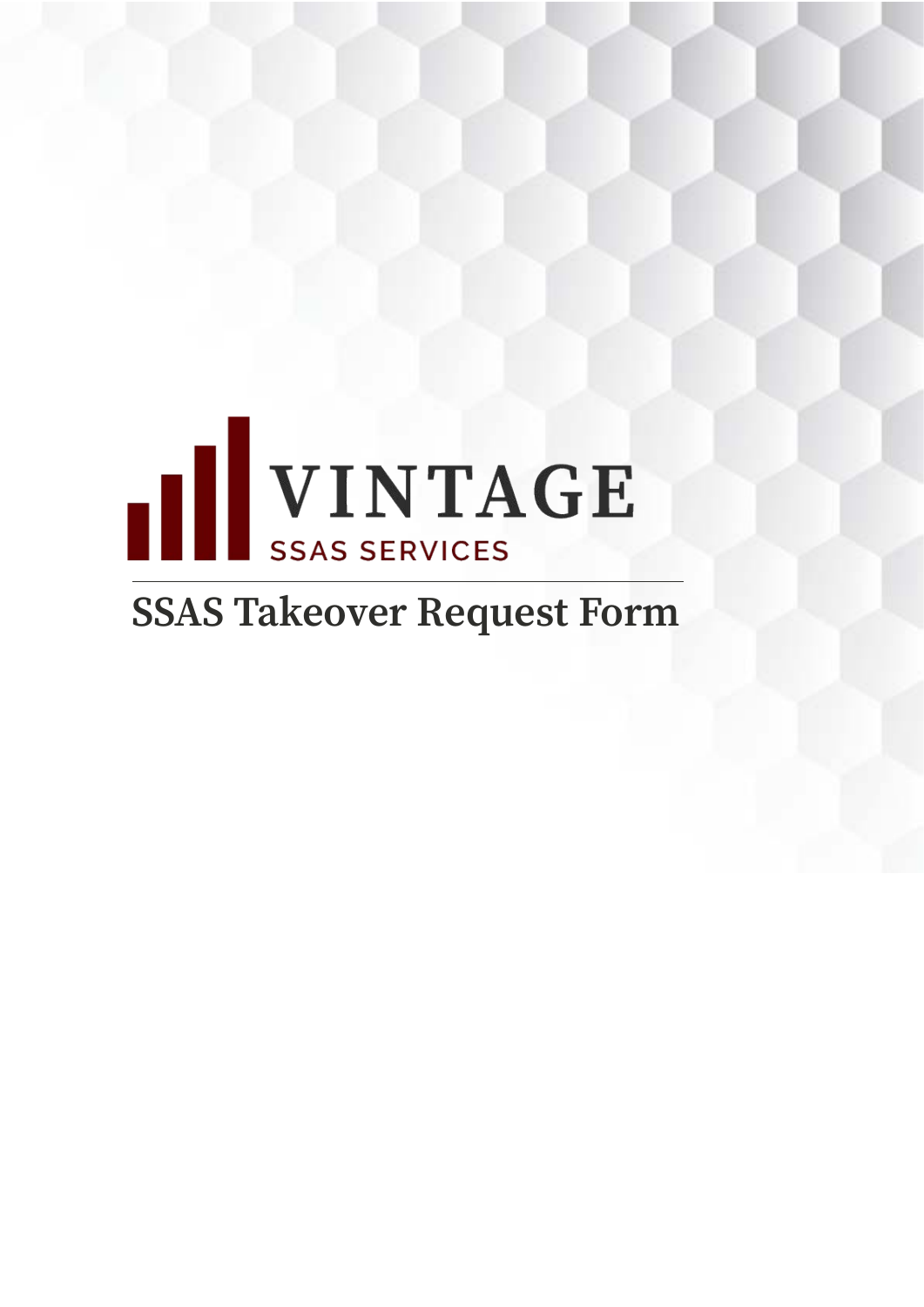## SSAS Takeover Request Form

This form is designed to collect the information required to take over an existing SSAS. Please note that in order for this form to be processed we also require a signed copy of the **SSAS Practitioner Service Terms of Business.**

### **Contents**

- A. Scheme details
- B. Employer details
- C. Member details
- D. Trustee details
- E. Declaration & authorisation

#### **Please also provide the following documents:**

- / A copy of the documentation establishing the scheme (usually a trust deed) and all subsequent deeds.
- / A copy of the HMRC letter confirming the registration of the scheme.
- A copy of any announcement letters issued to the members.
- / A copy of any pension protection certificates issued to the members.
- / Details of any benefit crystallisations made by the members.
- / A copy of the most recent death benefit nomination forms (sometimes called 'expression of wish') completed by the members.
- A copy of the most recent accounts of the scheme.
- $\angle$  Details of the scheme's current investments.<br> $\angle$  If there is more than one member in the sche
- If there is more than one member in the scheme, details of how the fund is split between the members.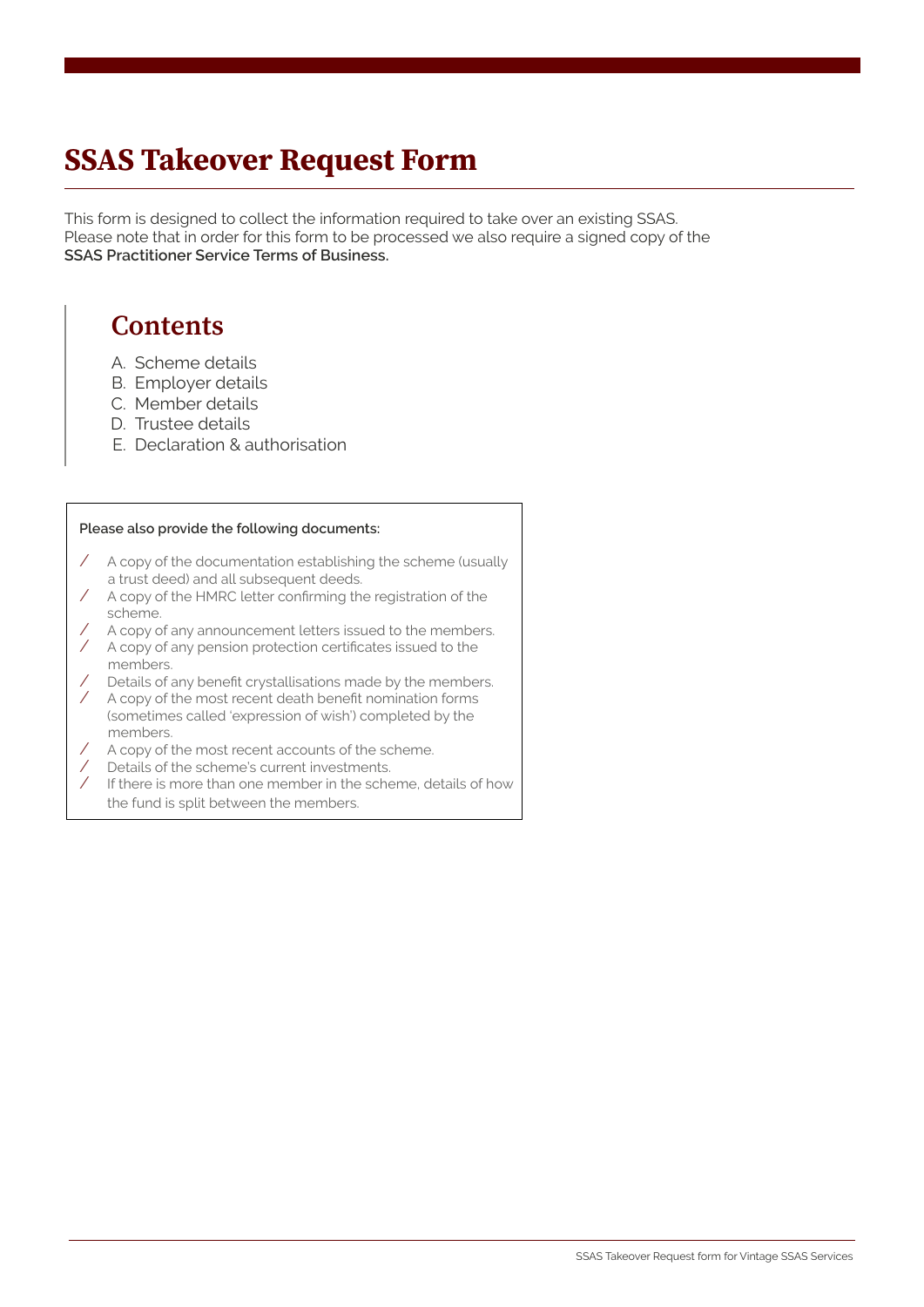#### **A. Scheme Details**

Name of scheme

Scheme contact

HMRC Pension Scheme Tax Reference (PSTR)

Pension Scheme Registry number (PSR)

Legal Entity Identifier (LEI)

Is any PAYE administration in place for this scheme If so, who provides this service?

#### **Scheme Administrator for HMRC purposes:**

Individual/ Company Name

Scheme administrator ID

Government Gateway user ID

Government Gateway password

Government Gateway recovery word

#### **Who prepares the scheme accounts?**

Company name

Contact person at company

Email address

Telephone number

**Scheme bank account details:**

Bank name Bank account number

Sort code

Bank address

#### **B. Employer Details**

Please provide the following details of each employer participating in the scheme.

| 1st Company name        |                  |
|-------------------------|------------------|
| Is the company trading  | Yes<br><b>No</b> |
| Company trading address |                  |
|                         | Postcode         |
| 2nd Company name        |                  |
| Is the company trading  | Yes<br>No        |
| Company trading address |                  |
|                         |                  |
|                         | Postcode         |

Postcode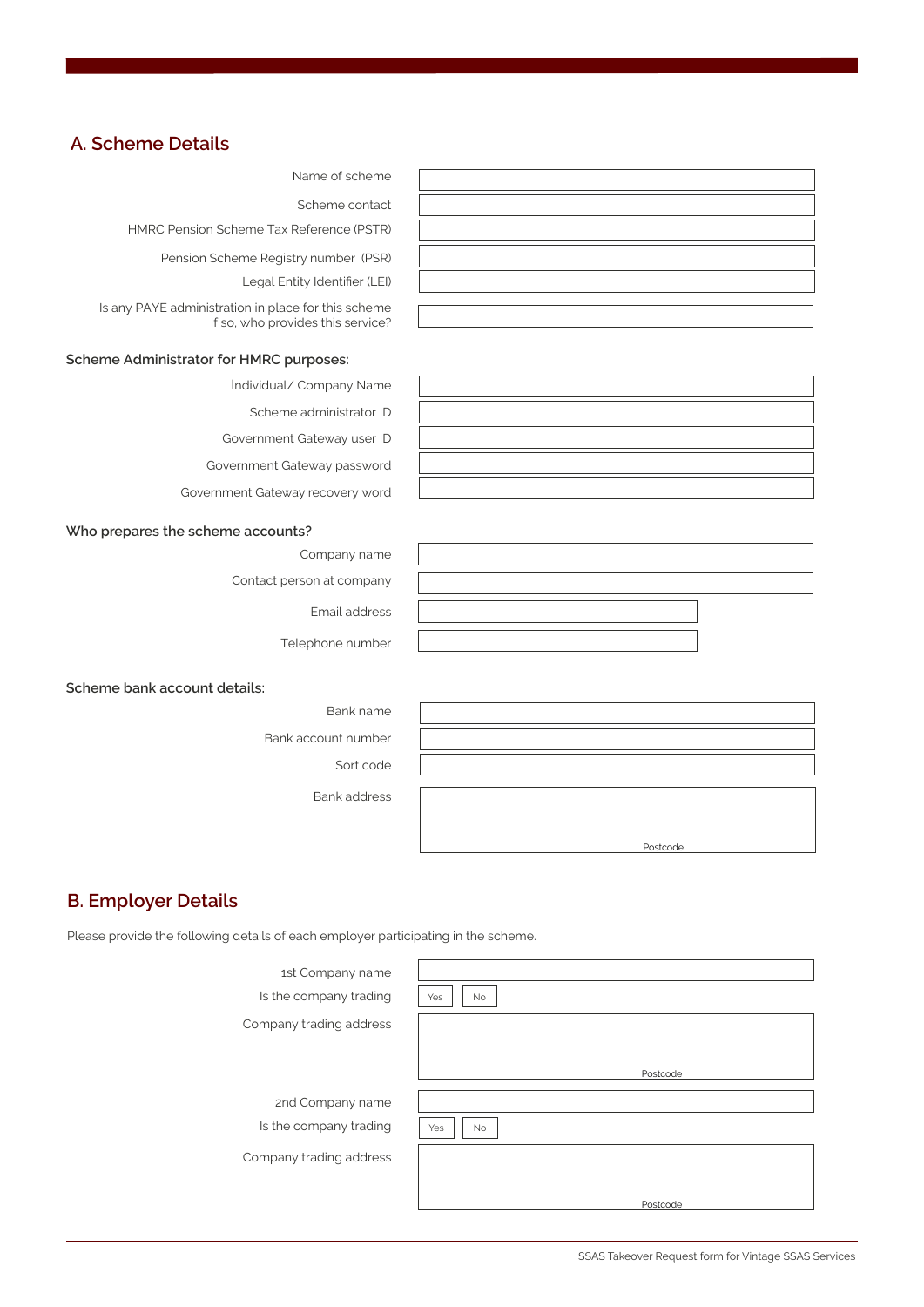### **C. Member Details**

Please provide the following details for each member. If more than 3 members, please provide additional information on a seperate sheet and attach it to this document.

| Title (Mr/Mrs/Miss/Other)                                                                                  |                 | Male     | Female |
|------------------------------------------------------------------------------------------------------------|-----------------|----------|--------|
| Full name                                                                                                  |                 |          |        |
| Date of birth                                                                                              |                 |          |        |
| National Insurance number                                                                                  |                 |          |        |
| Unique Taxpayer Reference (UTR)                                                                            |                 |          |        |
| Occupation                                                                                                 |                 |          |        |
| Nationality                                                                                                |                 |          |        |
| Dual nationality<br>If yes, please provide details                                                         |                 |          |        |
| Country of birth                                                                                           |                 |          |        |
| Email address                                                                                              |                 |          |        |
| Telephone number                                                                                           |                 |          |        |
| Permanent residential address                                                                              |                 |          |        |
|                                                                                                            |                 | Postcode |        |
| Length of time at this address                                                                             | Months<br>Years |          |        |
| If less than 36 months, please provide your<br>previous address                                            |                 |          |        |
|                                                                                                            |                 | Postcode |        |
| Have you taken any benefits from any pension schemes?<br>If yes, please provide details                    |                 |          |        |
| Have you registered for pension protection?<br>If yes, please provide a copy of the protection certificate | Yes<br>No       |          |        |

#### **Member Details** (continued)

Please provide the following details for each member. If more than 3 members, please provide additional information on a seperate sheet and attach it to this document.

| Title (Mr/Mrs/Miss/Other)                          |  | Male | Female |
|----------------------------------------------------|--|------|--------|
| Full name                                          |  |      |        |
| Date of birth                                      |  |      |        |
| National Insurance number                          |  |      |        |
| Unique Taxpayer Reference (UTR)                    |  |      |        |
| Occupation                                         |  |      |        |
| Nationality                                        |  |      |        |
| Dual nationality<br>If yes, please provide details |  |      |        |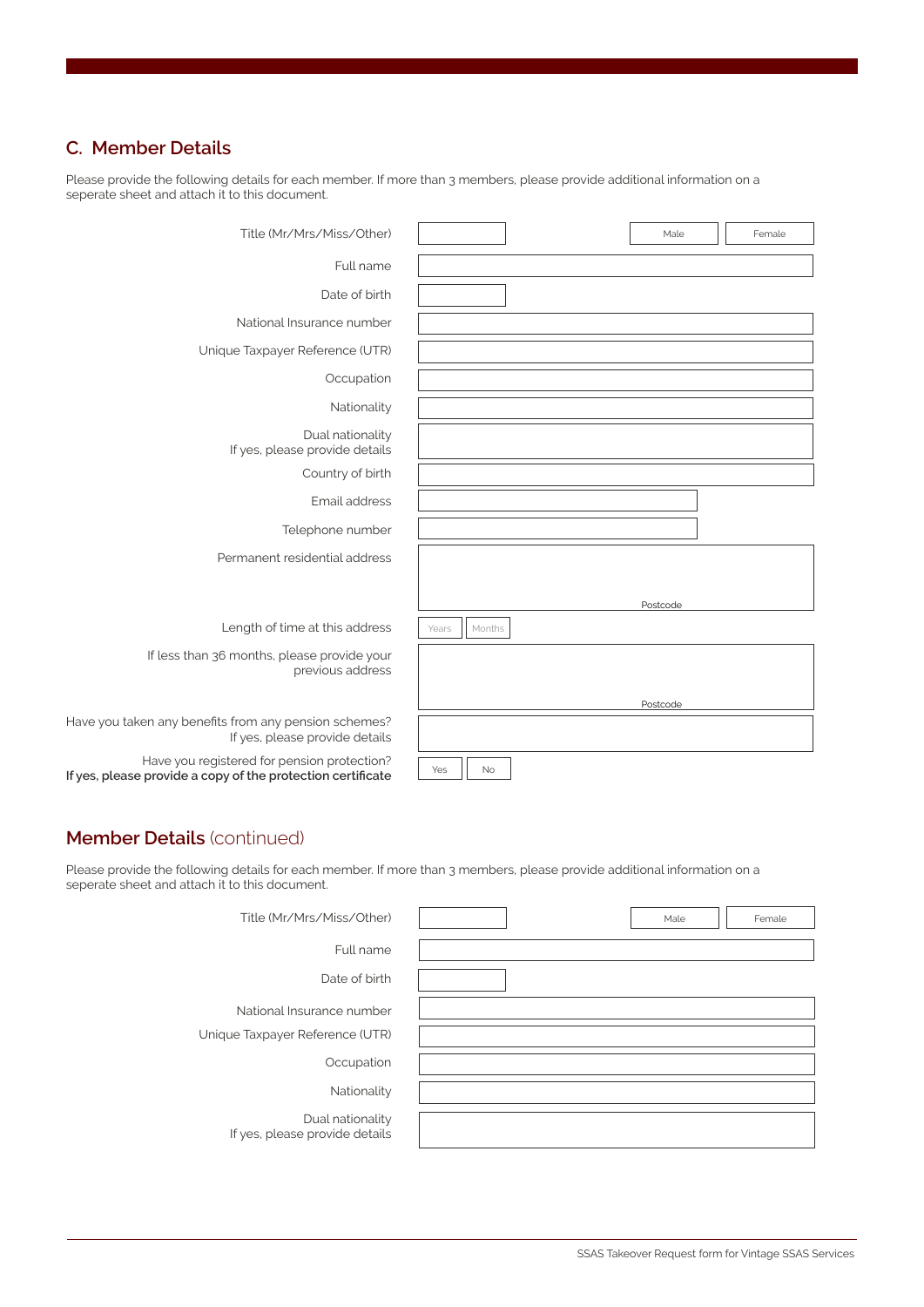| Country of birth<br>Email address<br>Telephone number<br>Permanent residential address<br>Postcode<br>Length of time at this address<br>Months<br>Years<br>If less than 36 months, please provide your<br>previous address<br>Postcode<br>If yes, please provide details<br>Have you registered for pension protection?<br>No<br>Yes |                                                             |  |
|--------------------------------------------------------------------------------------------------------------------------------------------------------------------------------------------------------------------------------------------------------------------------------------------------------------------------------------|-------------------------------------------------------------|--|
|                                                                                                                                                                                                                                                                                                                                      |                                                             |  |
|                                                                                                                                                                                                                                                                                                                                      |                                                             |  |
|                                                                                                                                                                                                                                                                                                                                      |                                                             |  |
|                                                                                                                                                                                                                                                                                                                                      |                                                             |  |
|                                                                                                                                                                                                                                                                                                                                      |                                                             |  |
|                                                                                                                                                                                                                                                                                                                                      |                                                             |  |
|                                                                                                                                                                                                                                                                                                                                      |                                                             |  |
|                                                                                                                                                                                                                                                                                                                                      |                                                             |  |
|                                                                                                                                                                                                                                                                                                                                      |                                                             |  |
|                                                                                                                                                                                                                                                                                                                                      |                                                             |  |
|                                                                                                                                                                                                                                                                                                                                      | Have you taken any benefits from any pension schemes?       |  |
|                                                                                                                                                                                                                                                                                                                                      | If yes, please provide a copy of the protection certificate |  |

#### **Member Details** (continued)

Please provide the following details for each member. If more than 3 members, please provide additional information on a seperate sheet and attach it to this document.

| Title (Mr/Mrs/Miss/Other)                                                                                  |                 | Male     | Female |
|------------------------------------------------------------------------------------------------------------|-----------------|----------|--------|
| Full name                                                                                                  |                 |          |        |
| Date of birth                                                                                              |                 |          |        |
| National Insurance number                                                                                  |                 |          |        |
| Unique Taxpayer Reference (UTR)                                                                            |                 |          |        |
| Occupation                                                                                                 |                 |          |        |
| Nationality                                                                                                |                 |          |        |
| Dual nationality<br>If yes, please provide details                                                         |                 |          |        |
| Country of birth                                                                                           |                 |          |        |
| Email address                                                                                              |                 |          |        |
| Telephone number                                                                                           |                 |          |        |
| Permanent residential address                                                                              |                 |          |        |
|                                                                                                            |                 | Postcode |        |
| Length of time at this address                                                                             | Months<br>Years |          |        |
| If less than 36 months, please provide your<br>previous address                                            |                 |          |        |
|                                                                                                            |                 | Postcode |        |
| Have you taken any benefits from any pension schemes?<br>If yes, please provide details                    |                 |          |        |
| Have you registered for pension protection?<br>If yes, please provide a copy of the protection certificate | Yes<br>No       |          |        |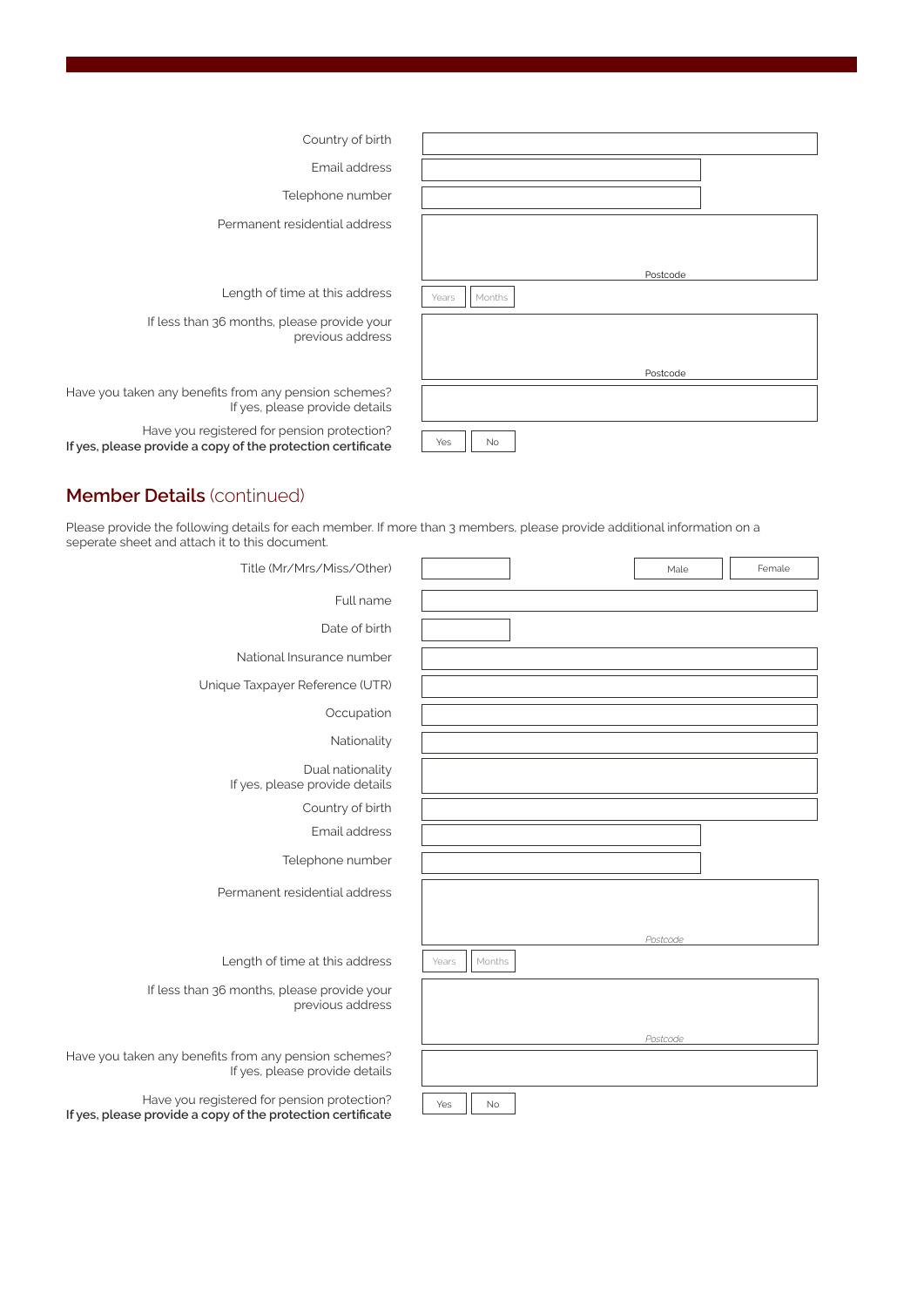#### **D. Trustee Details**

| Title (Mr/Mrs/Miss/Other)                                        | Male<br>Female  |
|------------------------------------------------------------------|-----------------|
| Full name                                                        |                 |
| Date of birth                                                    |                 |
| National Insurance number                                        |                 |
| Unique Taxpayer Reference (UTR)                                  |                 |
| Occupation                                                       |                 |
| Nationality                                                      |                 |
| Dual nationality<br>If yes, please provide details               |                 |
| Country of birth                                                 |                 |
| Email address                                                    |                 |
| Telephone number                                                 |                 |
| Permanent residential address                                    |                 |
|                                                                  | Postcode        |
| Length of time at this address                                   | Months<br>Years |
| If less than 36 months, please provide your<br>previous address. |                 |
|                                                                  | Postcode        |

**Please complete this section only for anyone who is a trustee of the SSAS but not a member.**

#### **E. Declaration & Authorisation**

**I confirm that none of the members/ trustees of the pension scheme have:**

- / Been involved in tax fraud, abuse of tax repayment systems or other fraudulent behaviour including misrepresentation and/or identity theft;
- / Had a criminal conviction relating to finance, corporate bodies or dishonesty;
- Heen the subject of adverse civil proceedings relating to finance, corporate bodies or dishonesty/misconduct;<br>A Participated in or been connected with designing and/or marketing tax avoidance or pensions liberation schen
- / Participated in or been connected with designing and/or marketing tax avoidance or pensions liberation schemes;<br>/ Been disqualified from acting as a company director or are bankrupt:

Been disqualified from acting as a company director or are bankrupt;

#### **Signed by a director of the employer**

| Full Name: |       |  |
|------------|-------|--|
| Signature: | Date: |  |
|            |       |  |